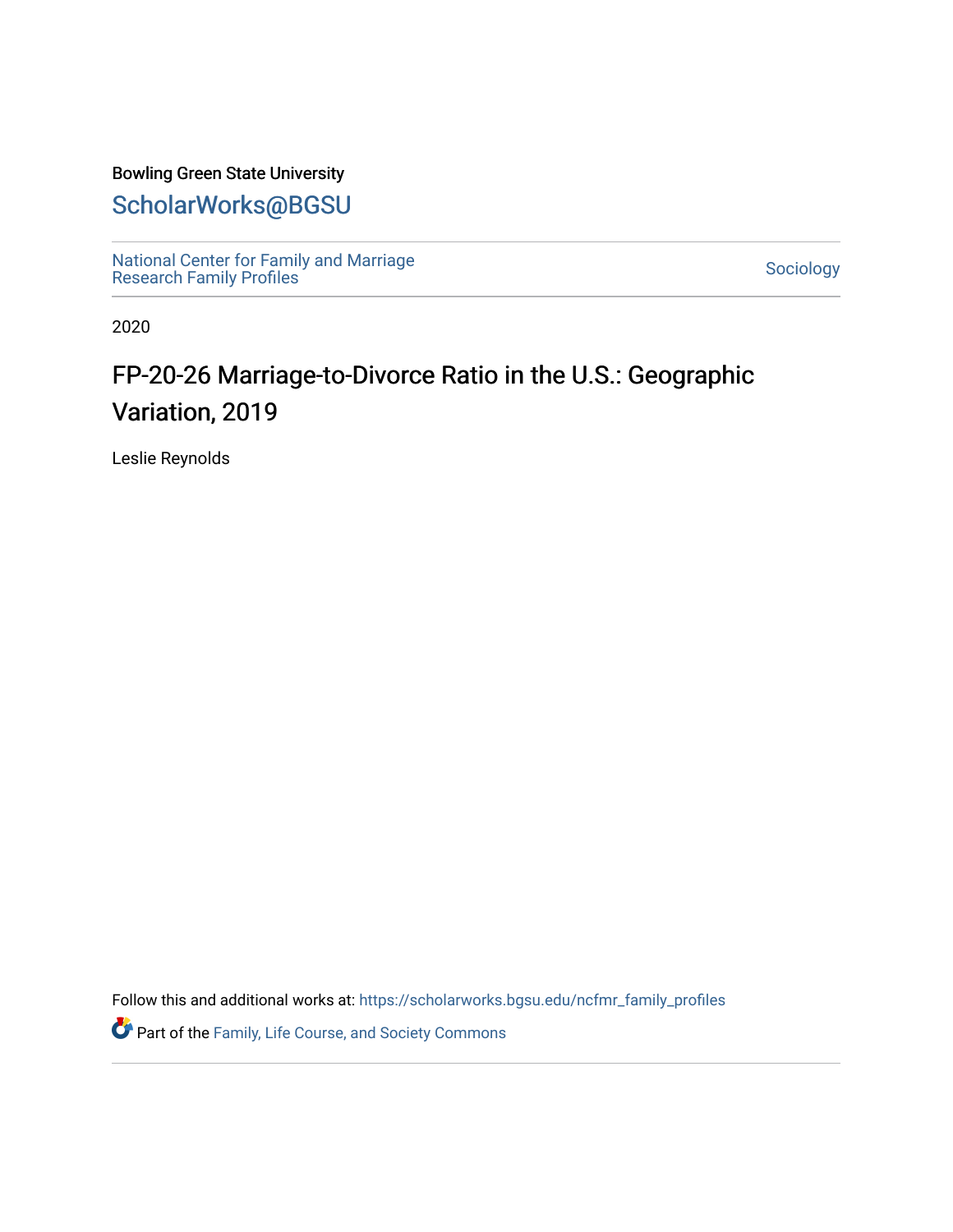National Center for Family & Marriage Research @ Bowling Green State University

Family Profile No. 26, 2020

## Marriage-to-Divorce Ratio in the U.S.: Geographic Variation, 2019

Author: Leslie Reynolds



This family profile updates previous profiles on the marriage-to-divorce ratio (FP-19-24; FP-19-03; FP-17-01; FP-15- 19) and examines state variation in the ratio of marriages to divorces. Using recent American Community Survey (ACS) data, we calculate national and state level marriage-to-divorce ratios by dividing the number of women's marriages by the number of women's divorces for a given population in a given year.

#### **The Marriage-to-Divorce Ratio, 2019**

- In 2019, there were approximately two marriages per every one divorce in the United States (ratio = 2.14). Specifically, there were 2,231,263 marriages and 1,042,174 divorces.
- The ratio has remained stable since 2014 when it was also approximately two marriages for every one divorce (FP-15-19).

Figure 1. Women's Marriage-to-Divorce Ratios, 1970 to 2019 4.0



Source: NCFMR analyses of 1970-2000, National Center for Health Statistics; 2008-2019, U.S. Census Bureau, American Community Survey, 1-yr est.

#### **Five Highest and Lowest Marriage-to-Divorce Ratios, 2019**

- All states had a greater number of marriages than divorces. The District of Columbia (4.5), Maine (4.20), and South Dakota (2.87) were the top three states in the marriage-to-divorce ratio in 2019. There were at least 2.8 marriages per every one divorce in these states.
- The states with the lowest marriage-to-divorce ratios were Delaware (1.24), New Mexico (1.40), and Arkansas (1.53).

Figure 2. Women's Highest and Lowest Marriage-to-Divorce Ratios, 2019

| Rank & State            | Ratio | <b>MOE</b> |
|-------------------------|-------|------------|
| 1. District of Columbia | 4.51  | $+/- 2.35$ |
| 2. Maine                | 4.20  | $+/- 1.30$ |
| 3. South Dakota         | 2.87  | $+/- 1.01$ |
| 4. Nebraska             | 2.74  | $+/- 0.67$ |
| 5. Washington           | 2.68  | $+/- 0.36$ |
| <b>USA</b>              | 2.14  | $+/- 0.05$ |
| 46. Kentucky            | 1.69  | $+/- 0.23$ |
| 47. Alabama             | 1.67  | $+/- 0.31$ |
| 48. Arkansas            | 1.53  | $+/- 0.30$ |
| 49. New Mexico          | 1.40  | $+/- 0.45$ |
| 50. Delaware            | 1.24  | $+/- 0.53$ |

Source: NCFMR analyses of U.S. Census Bureau, American Community Survey, 2019 1-yr est.